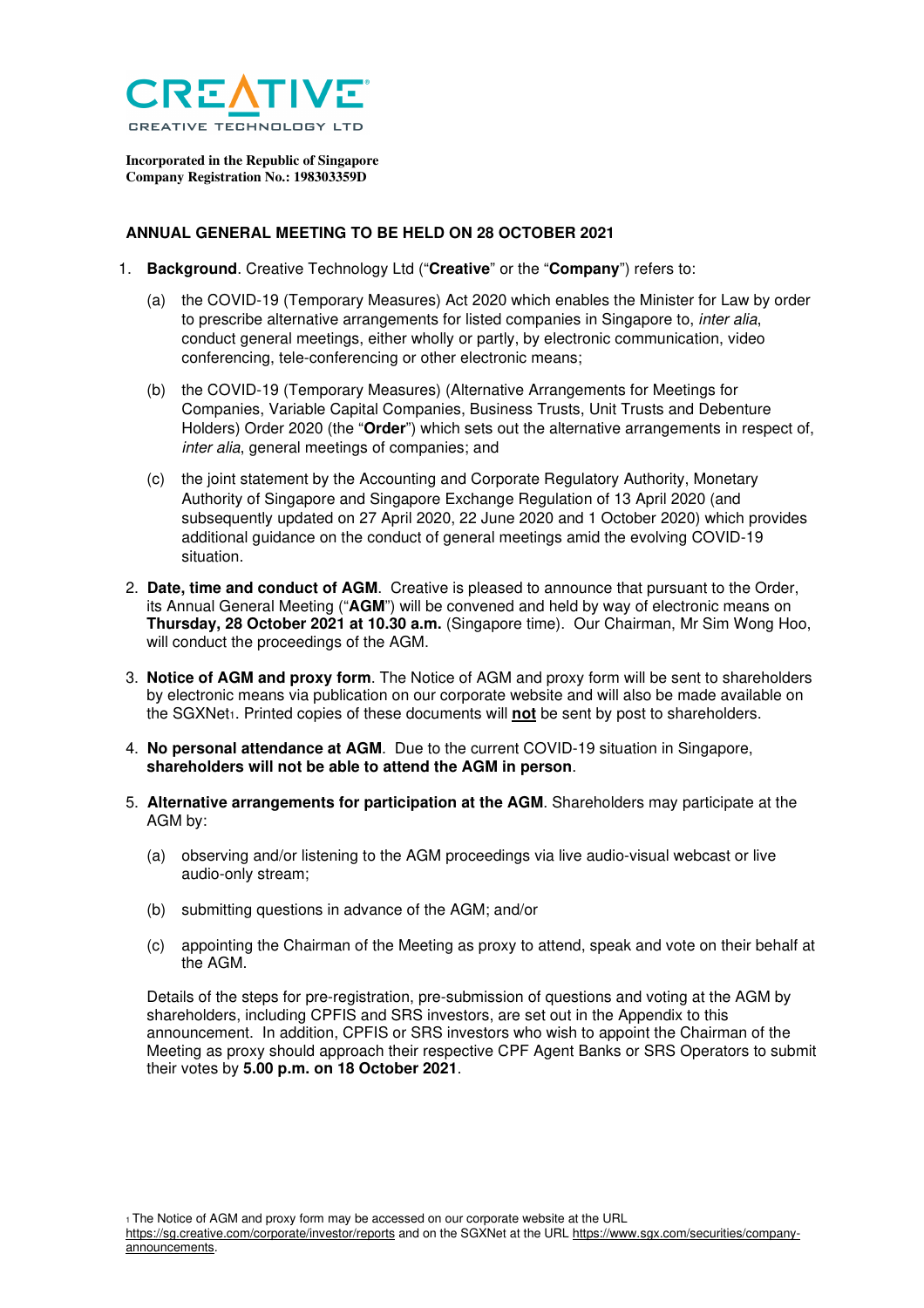- 6. **Persons who hold shares through relevant intermediaries**. Persons who hold Creative shares through relevant intermediaries (as defined in section 181 of the Companies Act, Chapter 50), other than CPFIS and SRS investors, and who wish to participate in the AGM by:
	- (a) observing and/or listening to the AGM proceedings via live audio-visual webcast or live audio-only stream;
	- (b) submitting questions in advance of the AGM; and/or
	- (c) appointing the Chairman of the Meeting as proxy to attend, speak and vote on their behalf at the AGM,

should contact the relevant intermediary through which they hold such shares as soon as possible in order for the necessary arrangements to be made for their participation in the AGM.

7. **Annual Report 2021**. The Annual Report 2021 have been published on our corporate website, and may be accessed at the URL https://sg.creative.com/corporate/investor/reports. It will also be made available on the SGX website at the URL https://www.sgx.com/securities/companyannouncements.

| 8. Key dates/deadlines. In summary, the key dates/deadlines which shareholders should take note |
|-------------------------------------------------------------------------------------------------|
| of are set out in the table below:                                                              |

| <b>Key dates</b>              | <b>Actions</b>                                                                                                                                                                                                                                                                                                                                            |
|-------------------------------|-----------------------------------------------------------------------------------------------------------------------------------------------------------------------------------------------------------------------------------------------------------------------------------------------------------------------------------------------------------|
| 12 October 2021               | Shareholders may begin to pre-register at https://sg.creative.com/agm<br>for live audio-visual webcast/live audio-only stream of the AGM<br>proceedings.                                                                                                                                                                                                  |
| 18 October 2021<br>5:00 p.m.  | Deadline for CPFIS or SRS investors who wish to appoint the<br>Chairman of the Meeting as proxy to approach their respective CPF<br>Agent Banks or SRS Operators to submit their votes.                                                                                                                                                                   |
| 25 October 2021<br>10.30 a.m. | Deadline for shareholders to:<br>• pre-register for live audio-visual webcast/live audio-only stream of<br>the AGM proceedings; and<br>• submit proxy forms.                                                                                                                                                                                              |
| 27 October 2021<br>10.30 a.m. | Authenticated shareholders will receive an email which will contain<br>unique user credentials and instructions on how to access the live<br>audio-visual webcast and live audio-only stream of the AGM<br>proceedings (the "Confirmation Email").                                                                                                        |
|                               | Shareholders who do not receive the Confirmation Email by 10.30<br>a.m. on 27 October 2021, but have registered by the 25 October<br>2021 deadline, should contact our Share Registrar, Boardroom<br>Corporate & Advisory Pte Ltd, at +65 6230 9580/586 before 5.30<br>p.m. on 27 October 2021 or between 8.30 a.m. and 10.30 a.m. on<br>28 October 2021. |
| 28 October 2021<br>10.30 a.m. | Click on the link in the Confirmation Email and follow the<br>instructions to access the live audio-visual webcast of the<br>AGM proceedings; or                                                                                                                                                                                                          |
|                               | Call the toll-free telephone number and follow the instructions<br>$\bullet$<br>in the Confirmation Email to access the live audio-only stream<br>of the AGM proceedings.                                                                                                                                                                                 |

9. **Important reminder. Due to the constantly evolving COVID-19 situation in Singapore, we may be required to change our arrangements for the AGM at short notice. Shareholders should check our corporate website at the URL https://sg.creative.com/corporate/investor/reports or SGXNet at the URL**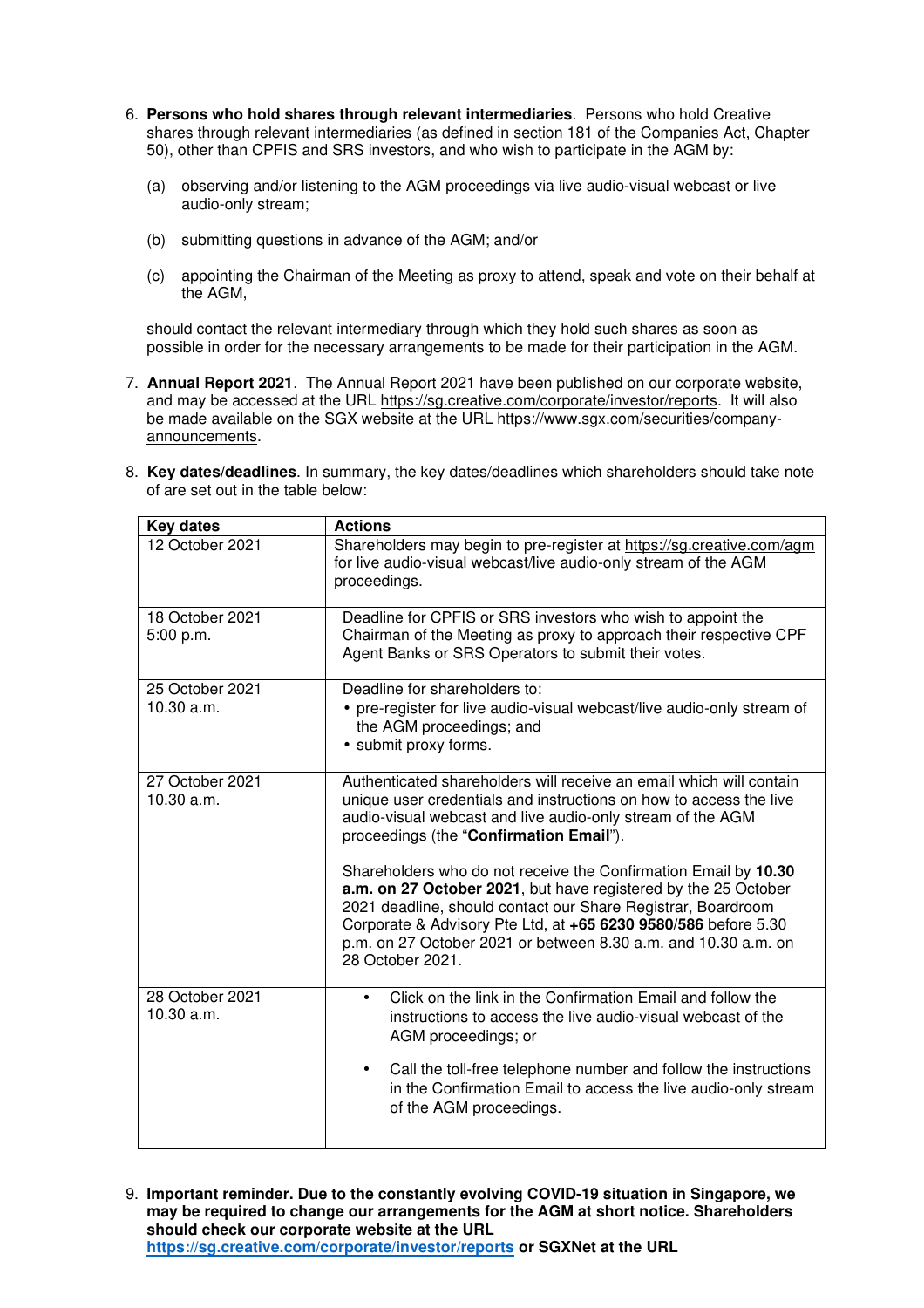## **https://www.sgx.com/securities/company-announcements for the latest updates on the status of the AGM.**

Creative would like to thank all shareholders for their patience and co-operation in enabling us to hold our AGM with the optimum safe management measures amidst the current COVID-19 pandemic.

By Order of the Board

Ng Keh Long Company Secretary Creative Technology Ltd

12 October 2021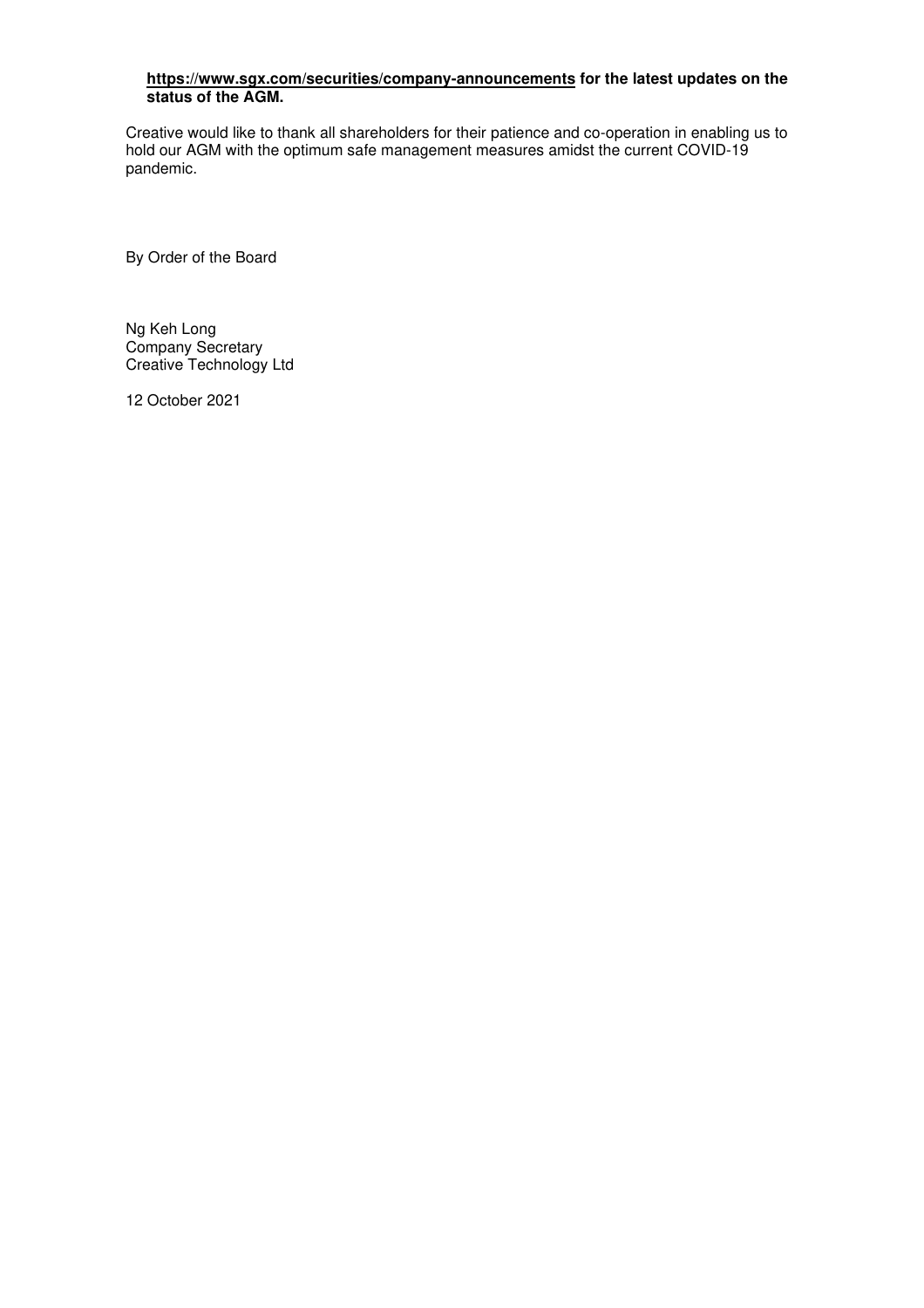## **APPENDIX**

## **Steps for pre-registration, pre-submission of questions and voting at the AGM**

Shareholders will be able to observe and/or listen to the AGM proceedings through a live audiovisual webcast or live audio-only stream via their mobile phones, tablets or computers, submit questions in advance of the AGM and vote by appointing the Chairman of the Meeting as proxy to attend, speak and vote on their behalf at the AGM.

To do so, they will need to complete the following steps:

| No. | <b>Steps</b>                   | Details                                                                                                                                                                                                                                                                                                                                              |
|-----|--------------------------------|------------------------------------------------------------------------------------------------------------------------------------------------------------------------------------------------------------------------------------------------------------------------------------------------------------------------------------------------------|
| 1.  | Pre-registration               | Shareholders, including CPFIS and SRS investors, can pre-<br>register at the pre-registration website at<br>https://sg.creative.com/agm from 12 October 2021 till 10.30<br>a.m. on 25 October 2021 to enable Creative to verify their<br>status as shareholders.                                                                                     |
|     |                                | Following the verification, authenticated shareholders will receive<br>an email by 10.30 a.m. on 27 October 2021. The email will contain<br>unique user credentials and instructions on how to access the live<br>audio-visual webcast and live audio-only stream of the AGM<br>proceedings.                                                         |
|     |                                | Shareholders who do not receive an email by 10.30 a.m. on 27<br>October 2021, but have registered by the 25 October 2021<br>deadline, should contact our Share Registrar, Boardroom Corporate<br>& Advisory Services Pte Ltd, at +65 6230 9580/586 before 5.30<br>p.m. on 27 October 2021 or between 8.30 a.m. and 10.30 a.m. on<br>28 October 2021. |
| 2.  | Submit questions in<br>advance | Shareholders will not be able to ask questions at the AGM live<br>during the webcast or audio-stream, and therefore it is<br>important for shareholders to pre-register and submit their<br>questions in advance of the AGM.                                                                                                                         |
|     |                                | Submission of questions. Shareholders, including CPFIS and<br>SRS investors, can submit questions related to the resolutions to be<br>tabled for approval at the AGM to the Chairman of the Meeting, in<br>advance of the AGM, in the following manner:                                                                                              |
|     |                                | (a) Via pre-registration website. Shareholders who pre-register<br>to observe and/or listen to the AGM proceedings may submit<br>their questions via the pre-registration website at<br>https://sg.creative.com/agm.                                                                                                                                 |
|     |                                | (b) Via email. Shareholders may submit their questions via email<br>to AGM2021@creative.com.                                                                                                                                                                                                                                                         |
|     |                                | By post. Shareholders may submit their questions by post to<br>(c)<br>the Company's Share Registrar, Boardroom Corporate &<br>Advisory Services Pte Ltd, at 50 Raffles Place #32-01,<br>Singapore Land Tower, Singapore 048623.                                                                                                                      |
|     |                                | When sending in your questions via email or by post, please also<br>provide us with the following details:                                                                                                                                                                                                                                           |
|     |                                | your full name;                                                                                                                                                                                                                                                                                                                                      |
|     |                                | your address; and                                                                                                                                                                                                                                                                                                                                    |
|     |                                | the manner in which you hold shares in Creative (e.g., via<br>CDP, CPFIS/SRS and/or scrip).                                                                                                                                                                                                                                                          |